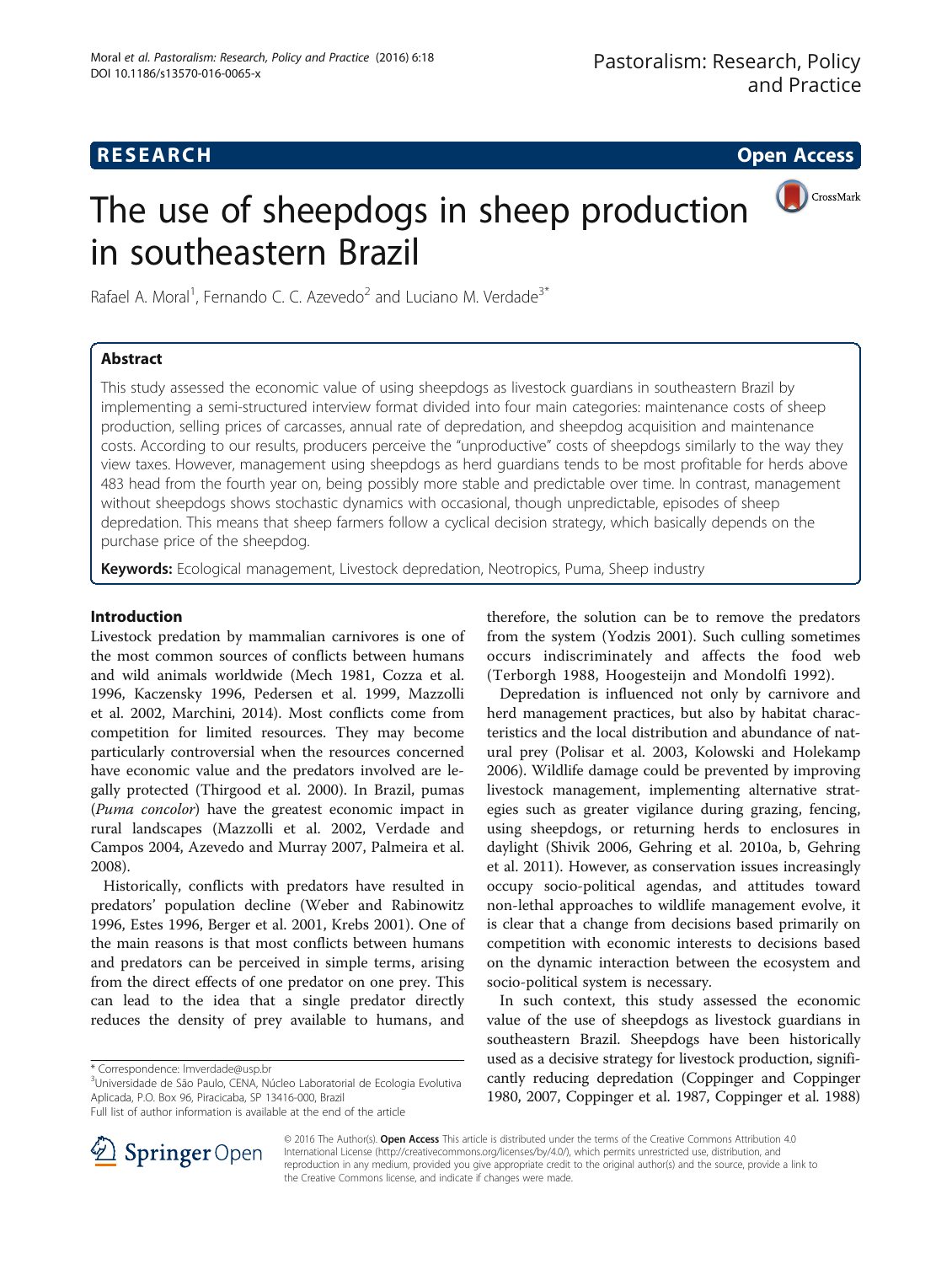and production cost (Rigg [2001,](#page-6-0) van Bommel and Johnson [2012\)](#page-6-0).

#### Material and methods

We carried out a correlational study to determine the qualitative and quantitative effects of using sheepdogs as livestock guardians. We conducted semi-structured interviews with 29 randomly selected Brazilian farmers out of the 41 farmers attending the International Congress of Goat and Sheep Farmers (FEINCO VII), from 9 to 13 March 2010 in São Paulo, Brazil. Interview questions were divided into four main categories, each focusing on a different economic aspect of livestock management: maintenance costs of sheep production, selling price of carcasses, annual rate of depredation, and sheepdog acquisition and maintenance costs. Not all respondents provided answers to each question, and it was not possible to assess the accuracy of information provided by respondents, especially in regard to prices and costs. The participants, however, represent the views of producers themselves. All analyses were performed using the open-source statistical software R (R Core Team [2013](#page-6-0)).

Maintenance costs of sheep production were furnished by the "Associação de Caprino-Ovinocultores da Região de Piracicaba" (ACOPI), considering six months as the commercial cycle of sheep production in the centralsouthern state of São Paulo, Brazil. The price of carcasses was obtained by consulting the latest sales, as prices tend to fluctuate rapidly over time (Firetti et al. [2013](#page-6-0)). Two breeders of Maremma sheepdogs attending the Congress were consulted in regard to sheepdog purchase prices. Annual maintenance costs were estimated using information provided by breeders and users of this same breed. Provided that herds were classified into lots, each reaching the stipulated maximum of 300 head, and based on ACOPI (Grisotto  $2010<sup>1</sup>$  personal communication), we assumed the use of a pair of sheepdogs per lot was sufficient, even though this number may vary depending on other factors such as the rate of depredation (Andelt [2004](#page-6-0)). To determine the importance producers assigned to depredation, in economic terms, we conducted a principal component analysis using data obtained from Question 7, which asked the respondent to classify a list of items at levels 1 to 5, with 1 being the most important, and generated a biplot.

Depredation rates vary because it depends on several factors acting in concert, such as amount of wild versus domestic prey available (Azevedo and Murray [2007](#page-6-0)), breed and species of livestock, time of the year, species of predators in the area, location and size of the property, type of management used by the producer, presence of forest fragments nearby (Palmeira et al. [2008](#page-6-0)), and presence and abundance of predators in these areas (Polisar et al. [2003,](#page-6-0) Breck and Meier [2004\)](#page-6-0).

We proposed two management models: with and without sheepdogs (respectively, Management Models I and II). Comparing both, using sheepdogs has the advantage of not losing sheep to depredation due to pumas and feral dogs, or to theft. However, there are expenses to acquiring and maintaining sheepdogs. The Management Model II does not incur these expenses, but there is a risk of depredation by wildlife and domestic dogs, and theft.

Linear correlations were established with respect to the magnitude of annual production (ranging from 15 to 2200 head) and also with respect to time, to check for patterns of stability in the economic dynamics of the producer when using different types of management. We assumed that maintenance cost were 75 % of all production costs, since the maintenance cost of a sheep was estimated as USD\$ 101.18 and its selling price as USD\$ 134.91 (assuming slaughter at 40 kg, with a carcass utilization of 50 % of weight). When fitting two regression lines (1 and 2) with different slopes, we may test for differences on estimated values  $\hat{Y}_1$  and  $\hat{Y}_2$ , on regression lines 1 and 2, respectively, as proposed by Zar ([2010](#page-6-0), p. 353 to 369) to compare estimated sheep herder annual revenues, which defines the test statistic

$$
t_c = \frac{\hat{Y}_1 - \hat{Y}_2}{s_{Y_1 - Y_2}} \sim t_{n_1 + n_2 - 4},
$$

where

$$
s_{Y_1-Y_2} = \sqrt{s_{Y.X}^2 \left[ \frac{1}{n_1} + \frac{1}{n_2} + \frac{(X-\overline{X}_1)^2}{(\sum x^2)_1} + \frac{(X-\overline{X}_2)^2}{(\sum x^2)_2} \right]},
$$

ffiffiffiffiffiffiffiffiffiffiffiffiffiffiffiffiffiffiffiffiffiffiffiffiffiffiffiffiffiffiffiffiffiffiffiffiffiffiffiffiffiffiffiffiffiffiffiffiffiffiffiffiffiffiffiffiffiffiffiffiffiffiffiffiffiffiffiffiffiffiffiffiffiffiffiffiffiffiffiffiffiffiffi

with

$$
s^2_{Y.X} \ = \frac{\left(\text{residual sum of squares}\right)_1 + \left(\text{residual sum of squares}\right)_2}{\left(\text{residual degrees of freedom}\right)_1 + \left(\text{residual degrees of freedom}\right)_2}.
$$

# Results

# Interviews

We conducted interviews with 29 producers (Table [1](#page-2-0)). Sheepdog acquisition price *per capita*, obtained from Maremma sheepdog breeders, was USD\$ 1124.23. Maintenance costs for a six-month commercial cycle for sheep production per capita in southeastern Brazil, obtained from ACOPI, was USD\$ 101.18.

Using information from the interviews, we assumed an average of 30 head lost (ranging from 18 to 84) to depredation per year, or 2.5 head lost per month. This value was calculated taking into account the wide variability in the records of these losses, which may vary from months with no depredation to months with losses of up to 30 head on a single night. Given this variability and the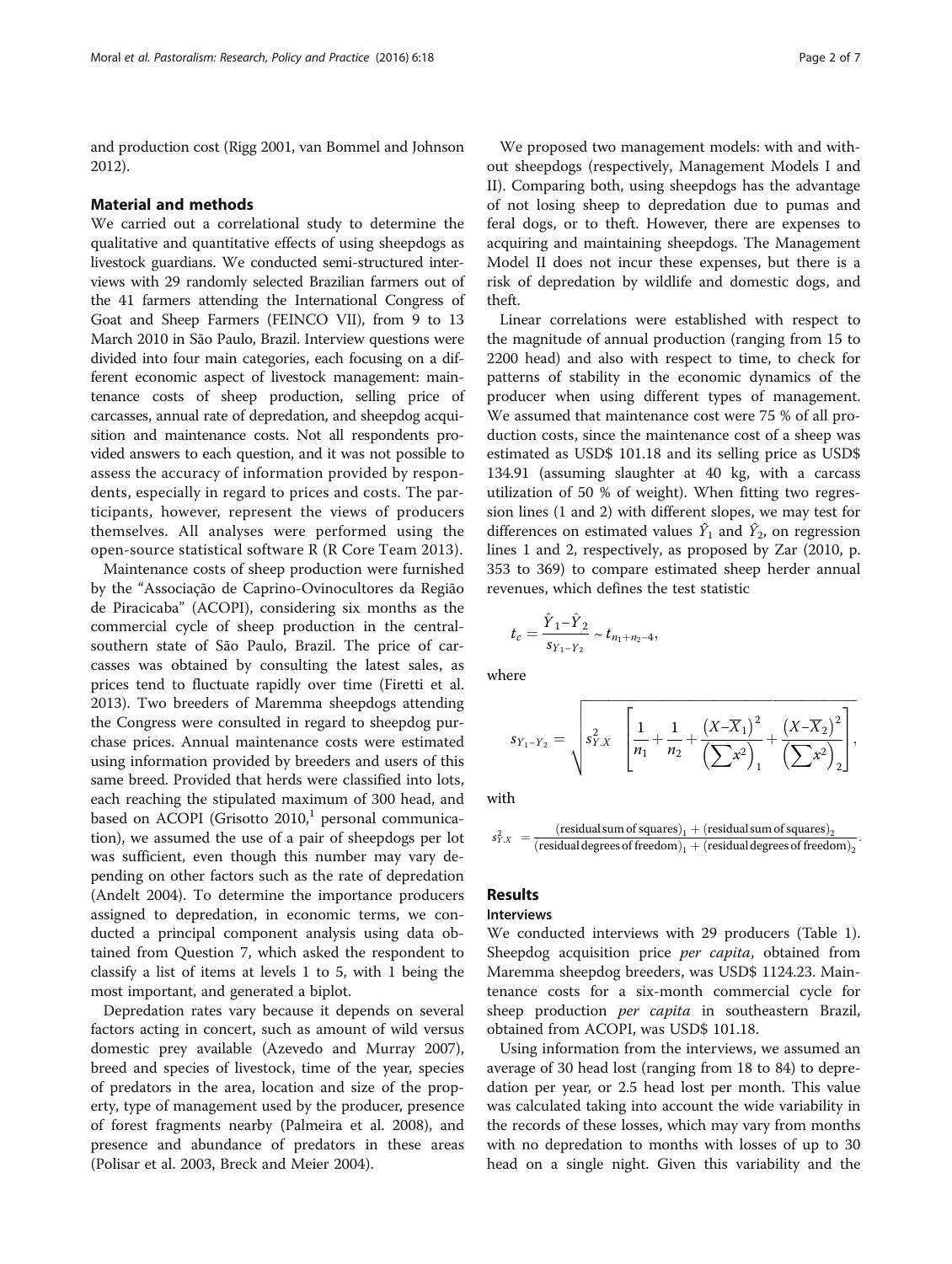<span id="page-2-0"></span>

| Table 1 Mean, standard deviation, range, and sample size for number of rams and breeding ewes, annual production of lambs, ram    |
|-----------------------------------------------------------------------------------------------------------------------------------|
| price, carcass kilogramme price, number of sheepdogs in the farm, and annual cost of a sheepdog obtained from Questions 2, 6, 12, |
| and 13 asked to Brazilian sheep herders during the International Congress of Goat and Sheep Farmers (FEINCO VII), held in São     |
| Paulo, Brazil, from 9 to 13 March, 2010                                                                                           |

| Category                               | Mean    | Standard deviation | <b>Minimum</b> | Maximum | Sample size |
|----------------------------------------|---------|--------------------|----------------|---------|-------------|
| Number of rams and breeding ewes       | 503.4   | 597.4              |                | 2000    | 28          |
| Annual production of lambs (head)      | 432.6   | 554.7              |                | 2200    | 27          |
| Ram price (USD\$)                      | 1872.67 | 1896.12            | 112.42         | 8431.70 | 27          |
| Meat/carcass purchase price (USD\$/kg) | 5.17    | 1.25               | 3.93           | 8.43    | 23          |
| Number of sheepdogs                    | 3.1     | $\overline{1.4}$   |                |         | 14          |
| Annual cost of each sheepdog (USD\$)   | 536.35  | 332.43             | 281.06         | 1236.65 | 12.         |

The answers were given in Brazilian Real, and the date of currency conversion to US Dollars was 9-3-2010 (BRL 1.00 = USD\$ 1.78)

discrete nature of the random variable, a reasonable assumption is that the number of head lost annually as a consequence of depredation follows a Poisson distribution with a mean and variance of 30 per lot, as they are independent from each other.

A further point in assessing the economic consequences of livestock depredation was addressed in Question 7. From 1 (most important) to 5 (least important), according to the sheep herders, the investment required for "Food" was first (1.46), followed by "Labour" (2.07), "Veterinary/Medicine" (2.85), and "Depredation/Other", which averaged just below "Taxes", at 4.21 and 4.33,

respectively. The biplot of the principal component analysis (PCA) confirmed the order of importance obtained from these means, and indicated a strong correlation between "Taxes" and "Depredation/Other" (Figure 1). PC1 explained 57.8 % of the total variance and PC2 explained 28.2 %. It was also clear that PC1 divided, in the view of the interviewees, "productive" (i.e. food, labour, and veterinary/ medicine) costs from "unproductive" (i.e. damage and taxes) costs. PCA loadings are shown in Table [2.](#page-3-0)

Twenty-two out of 29 farmers reported damage caused by pumas (eight), feral dogs (four), theft (one), and undetermined causes (nine). Fourteen out of 29 farmers

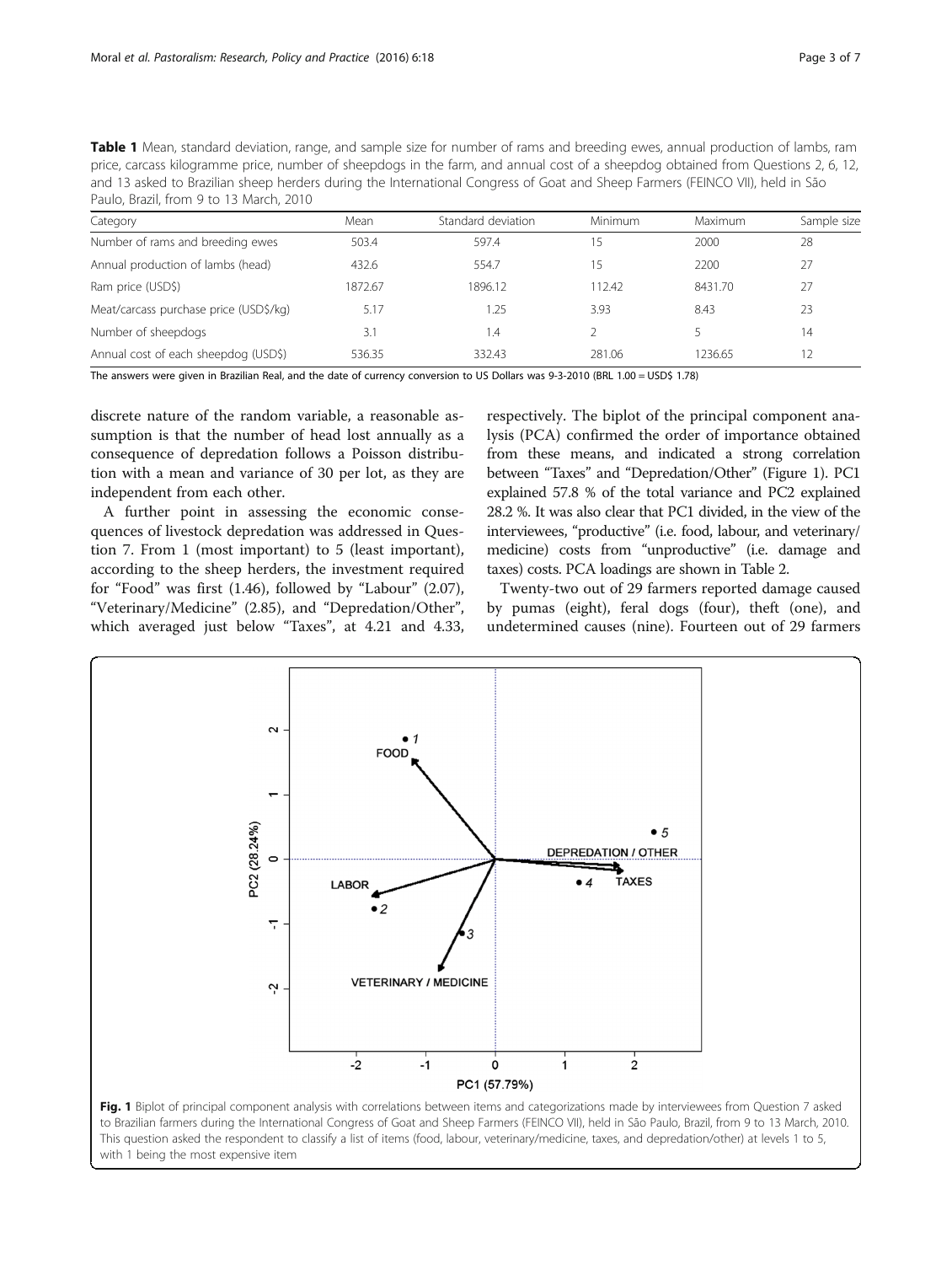<span id="page-3-0"></span>Table 2 Principal component loadings for the principal component analysis performed for the data obtained from Question 7 asked to Brazilian sheep herders during the International Congress of Goat and Sheep Farmers (FEINCO VII), held in São Paulo, Brazil, from 9 to 13 March, 2010

| PC <sub>1</sub> | PC <sub>2</sub> | PC3                                   | PC4                    | PC5       |  |  |  |  |
|-----------------|-----------------|---------------------------------------|------------------------|-----------|--|--|--|--|
| $-0.3480$       | 0.6523          | $-0.2228$                             | 0.3217                 | 0.5481    |  |  |  |  |
|                 |                 |                                       | 0.4903                 | 0.2835    |  |  |  |  |
| 0.5374          | $-0.0737$       |                                       |                        | 0.5068    |  |  |  |  |
| $-0.5136$       | $-0.2284$       | 0.4473                                | $-0.5368$              | 0.4426    |  |  |  |  |
| 0.5205          | $-0.0379$       | 0.6406                                | 0.3883                 | 0.4081    |  |  |  |  |
|                 |                 | Veterinary/medicine $-0.2354 -0.7180$ | $-0.3291$<br>$-0.4813$ | $-0.4661$ |  |  |  |  |

This question asked the respondent to classify a list of items (food, labour, veterinary/medicine, taxes, and depredation/other) at levels 1 to 5, with 1 being the most expensive item

had sheepdogs (eight Maremma, three Kuvasz, and three other breeds) with no depredation after sheepdogs' acquisition. A similar pattern has been described by Ciucci and Boitani [\(1998\)](#page-6-0) in Italy. Among respondents who did not have sheepdogs, the main reasons for not doing so were "difficulty of training" and "high cost". In addition, one respondent reported that he had lost about 200 head in about two years (to pumas and feral dogs), and had solved the problem by installing an electric fence.

## Sheep management models

Although both management models generate revenues in excess of maintenance costs of production, the costs of acquiring, maintaining, and training sheepdogs eventually generate an income approximately equivalent to losses by depredation in management systems without sheepdogs (Figure 2). The  $t$  test showed that for a herd size of 483 lambs or more, revenues estimated by the linear regression curves differed significantly  $(t_{30} = 2.07, p = 0.05)$ . Thus, management using sheepdogs as herd guardians is the most profitable for herds of 483 head or more.

On the other hand, net profits from management with the use of sheepdogs (Figure [3](#page-4-0)) gradually come to exceed profits gained from management without sheepdogs. Testing differences between net revenues estimated by linear regressions showed that from the fourth year on, earnings obtained by managing the herd with the use of sheepdogs become significantly larger than earnings obtained by using the other management system  $(t_{74} = 2.70, p = 0.01)$ .

Concerning projected annual revenues for the two types of management, management with the use of sheepdogs is possibly more stable and predictable (Figure [4](#page-4-0)) and can be considered deterministic over time. In contrast, management without sheepdogs shows stochastic dynamics. This means that sheep farmers follow a cyclical decision strategy, which basically depends on the purchase price of the sheepdog. If the price is too high, then buying and maintaining them is not worth the potential costs from the loss of livestock. However, when this price drops, buying a sheepdog does compensate for potential losses.

Since the amount of losses due to depredation is not fixed and follows a Poisson distribution, and is

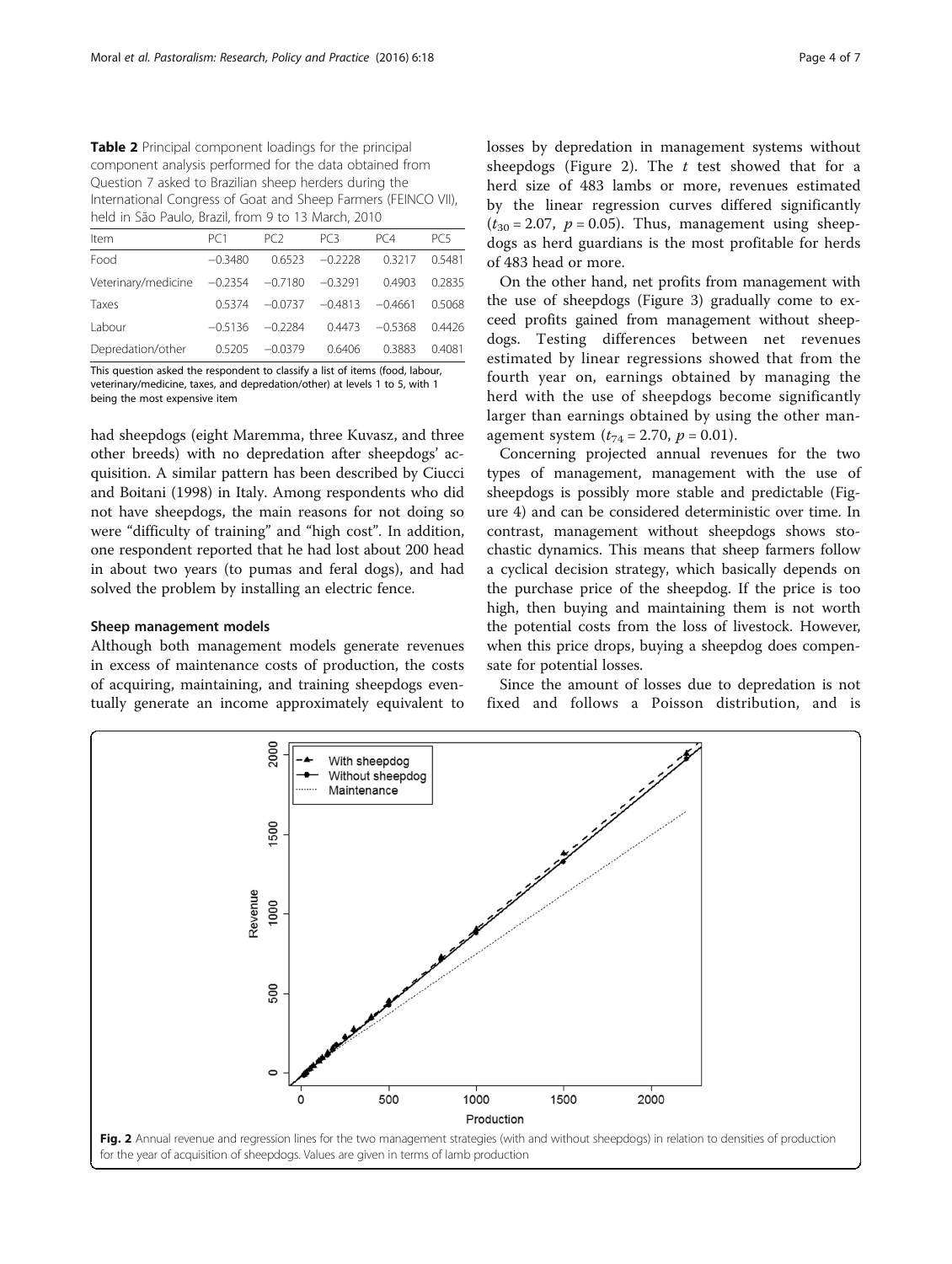<span id="page-4-0"></span>

characterized as the distribution of rare events, it is possible that the model underestimates losses from management without sheepdogs. This would outweigh revenues obtained by the other strategy. It might also overestimate losses, leading to revenue levels below

the break-even point. We derived the probability, obtained by the Poisson distribution, that the revenue from management without sheepdogs which will exceed the revenue from management with sheepdogs is 2.04 × 10−<sup>6</sup> . The probability of being in the same range

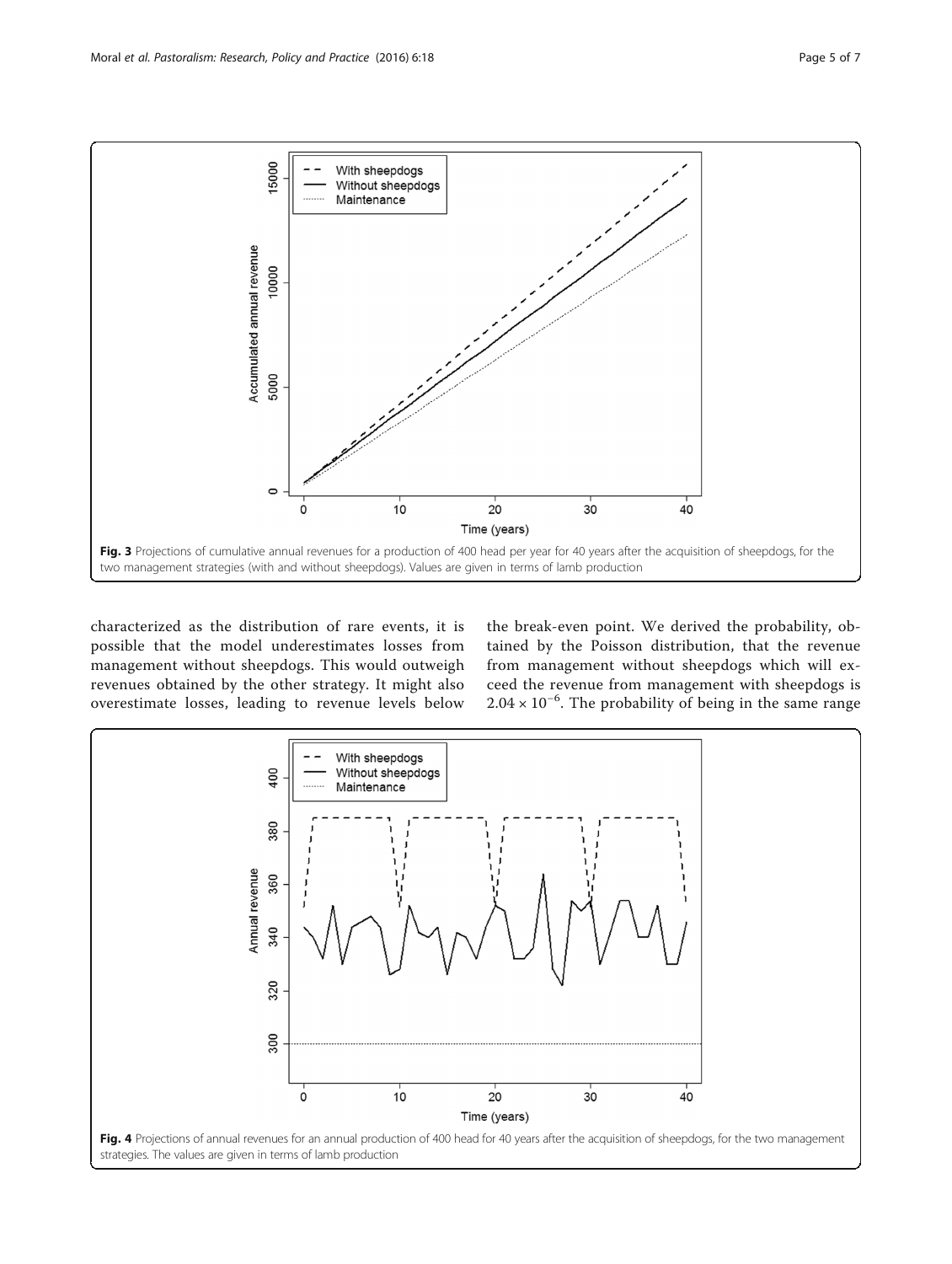as the revenue from management with sheepdogs is 0.208, and the chance of being lower (revenue below maintenance) is  $5.19 \times 10^{-4}$ .

# **Discussion**

Due to the lack of a specific public policy about wildlife damage over livestock production in Brazil, depredation often leads to retaliatory responses by producers, including persecution of carnivores, opposition to the presence of wildlife sanctuaries close to farms, or resistance to the reintroduction of extirpated predators to protected areas (Verdade [2004](#page-6-0), Verdade and Campos [2004](#page-6-0), Marchini et al. [2010,](#page-6-0) Marchini, [2014\)](#page-6-0). Most of these retaliatory responses contravene public and political aims of large carnivore management (Graham et al. [2004\)](#page-6-0).

According to our interview results, predation on the herd is less expensive than maintenance costs of the production system itself, although predators might occasionally cause serious damage (Mazzolli et al. [2002](#page-6-0)). In addition, "Depredation/Other" and "Taxes" were negatively correlated with the other factors (Figure [1\)](#page-2-0) (i.e. there was a clear division between production-related costs such as food, labour, and veterinary/medicine and costs not related to production such as damage and taxes). The similarity of the factors "Depredation/Other" and "Taxes" (Figure [1](#page-2-0)) shows that, in the opinion of the interviewees, these "unproductive" costs are considered as equivalent deductions from the producer's income.

This study suggests that the revenue from the two types of management is similar (Figure [2\)](#page-3-0), with a proportional increase in the amount of income earned by managing with sheepdogs over managing without them. Therefore, the use of sheepdogs to care for the herd is a cost-effective strategy as suggested by previous studies (Green and Woodruff [1980](#page-6-0), Green et al. [1984](#page-6-0), Andelt and Hopper [2000,](#page-6-0) Gehring et al. [2010b,](#page-6-0) Vercauteren et al. [2008](#page-6-0), van Bommel and Johnson [2012,](#page-6-0) Rust et al. [2013\)](#page-6-0). In Australia, the cost of acquiring a sheepdog is returned in up to three years (van Bommel and Johnson [2012\)](#page-6-0).

Although depredation due to pumas means an instant loss for the producer (Hoogesteijn [2001\)](#page-6-0), losses were not large enough to decrease overall revenues to a level below maintenance costs. Thus, both strategies can be profitable, but only one is satisfactory from the standpoint of conservation. Stability found in simulations for the scenario with the use of sheepdogs was expected, given that additional investments will be needed only for sheepdog replacement, training, and maintenance (Andelt [2004\)](#page-6-0). This context was shown as sharp declines (Figure [4](#page-4-0)), but following a general pattern. This generated predictable income for the producer who includes sheepdogs in their management system.

We observed the opposite outcome for annual revenues regarding the strategy which does not use sheepdogs where peaks and valleys do not form a consistent pattern and consequently cannot be predicted as disturbances in the system (e.g. loss of a sheepdog) may occur (Marker et al. [2003](#page-6-0), Andelt [2004\)](#page-6-0). Thus, the prediction of income in these cases is merely probabilistic, and the chance that the two management schemes will provide the same income is 20.8 %. Deterministic processes are characterized by being predictable, so identifying and determining patterns may be, at times, easier to accomplish. On the contrary, stochastic mechanisms are governed by probabilistic processes and are, therefore, difficult to predict (Roughgarden [1998\)](#page-6-0).

Two management alternatives in the present study may generate net revenues to the producer, and differ primarily in the predictability and temporal stability of income. Producers perceive the "unproductive" costs of sheepdogs similarly to their view of how taxes diminish their revenue. In being so, producers are risk takers when choosing one strategy over the other, such that the lower risk is placed on the strategy that generates a higher payoff, as they perceive it. Therefore, they tend to choose between a deterministic strategy (i.e. with the use of sheepdogs) and a stochastic strategy (i.e. without sheepdogs) which may or may not result in herd losses. A comparable behaviour has been described for tax evasion (Laffer [2004](#page-6-0)).

With respect to long-term estimates, revenue generated by the management strategy with the use of sheepdogs increases over time, in contrast to the other alternatives. Therefore, the cumulative net revenues over time increases more in the system in which sheepdogs are used (Figure [3\)](#page-4-0) confirming that the benefits of using sheepdogs exceed the costs (after 40 years, the revenues are 11.57 % higher than for the management without sheepdogs and 27.37 % higher than maintenance costs). However, other measures (e.g. subsidies to partially fund purchase, breeding, and sheepdog sale promotions between producers, as well as non-governmental organizations actions) could be implemented to encourage farmers to use sheepdogs (e.g. Marker et al. [2003\)](#page-6-0).

The use of sheepdogs by farmers should be stimulated by public policy as a least impacting livestock production management practice for wild predators as well as for benefitting the sheep production system. However, further studies regarding the longevity of sheepdogs and rates of sheep depredation by pumas and other carnivore species should be encouraged.

## **Endnotes**

<sup>1</sup> Jaime J. Grisotto, president of ACOPI in 2010.

## Acknowledgements

This study was financed by the Biota Program/Fundação de Amparo à Pesquisa do Estado de São Paulo (FAPESP) (Proc No. 2006/60954-4). The authors thank A. Carmignani, J. J. Grisotto, and R. A. Brassaloti. RAM was